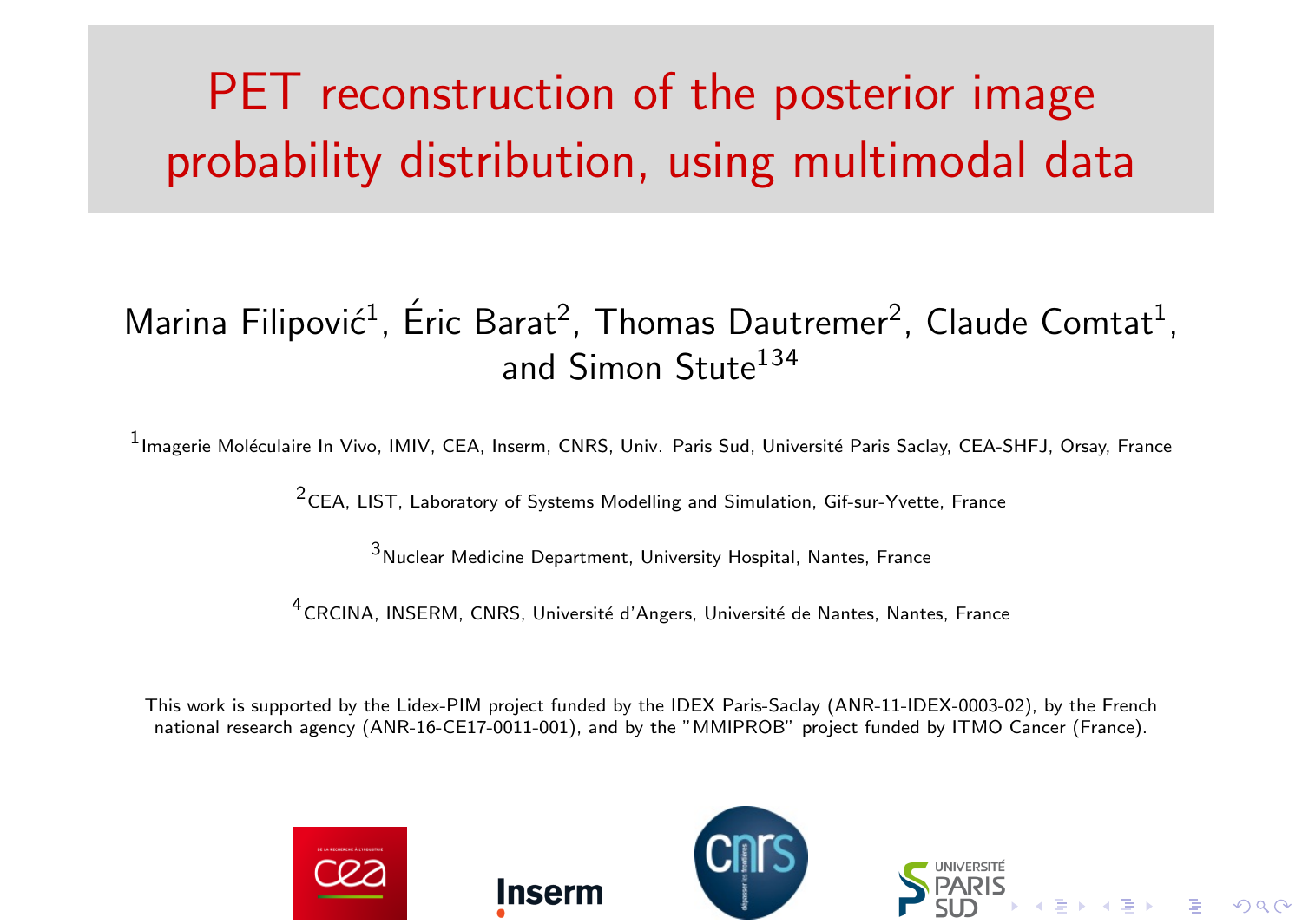## Goals

1. Posterior probability distribution of the PET image

K ロ ▶ K @ ▶ K 할 ▶ K 할 ▶ 이 할 → 9 Q Q →

- $\triangleright$  voxel-wise
- $\blacktriangleright$  uncertainty
- 2. Spatial regularization
	- $\blacktriangleright$  noise
	- $\blacktriangleright$  partial volume
- 3. MRI
	- $\blacktriangleright$  potential synergy
	- $\triangleright$  available (PET/MRI)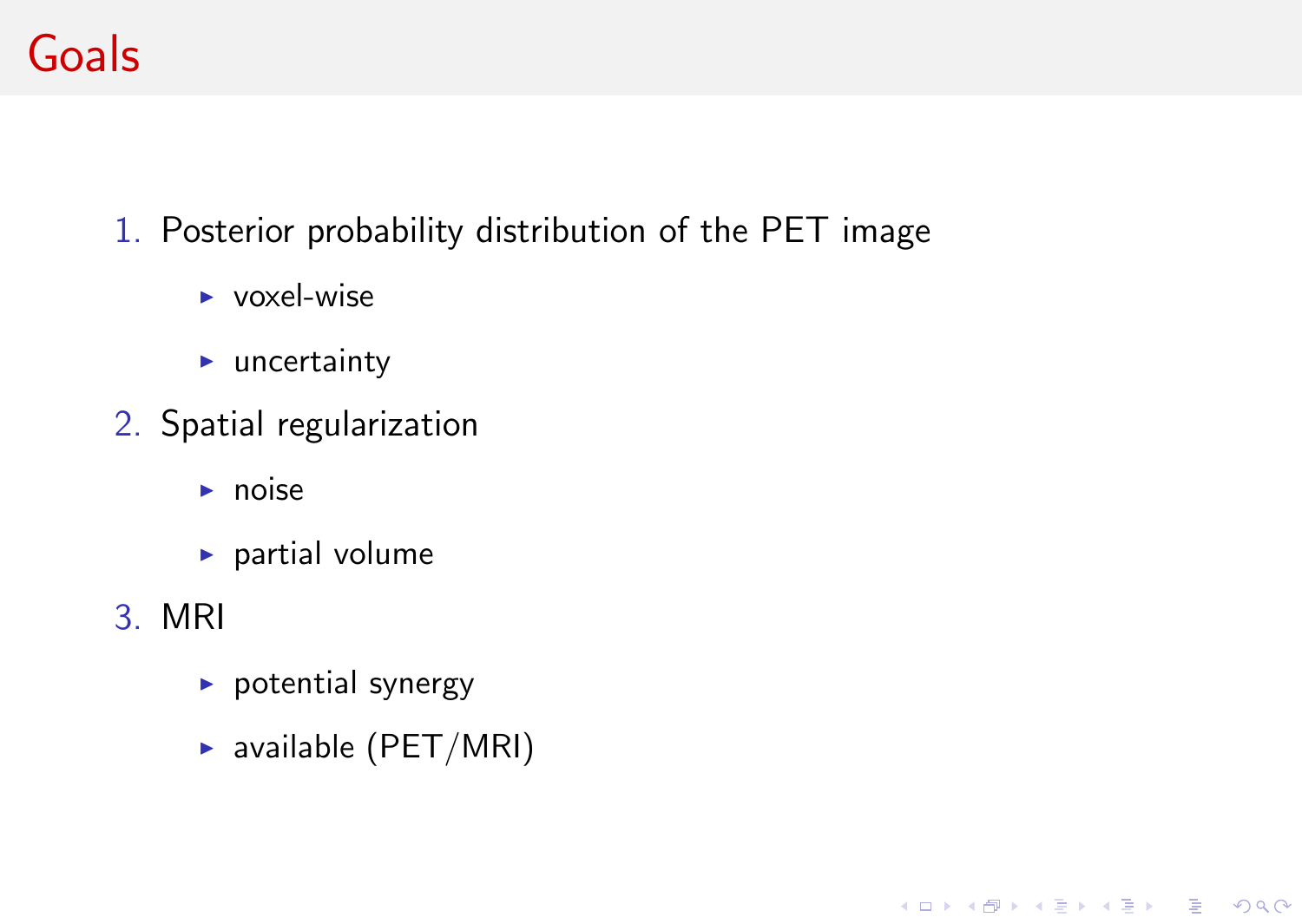## Goals

- 1. Posterior probability distribution of the PET image
	- $\triangleright$  Bayesian inference model  $\rightarrow$  non-parametric
	- $\triangleright$  MCMC sampling
- 2. Spatial regularization
	- $\blacktriangleright$  prior distribution over spatial homogeneities
	- $\triangleright$  additional information  $\rightarrow$  other modalities

K ロ ▶ K @ ▶ K 할 ▶ K 할 ▶ 이 할 → 9 Q Q →

- 3. MRI
	- $\blacktriangleright$  already reconstructed images
	- $\triangleright$  one or more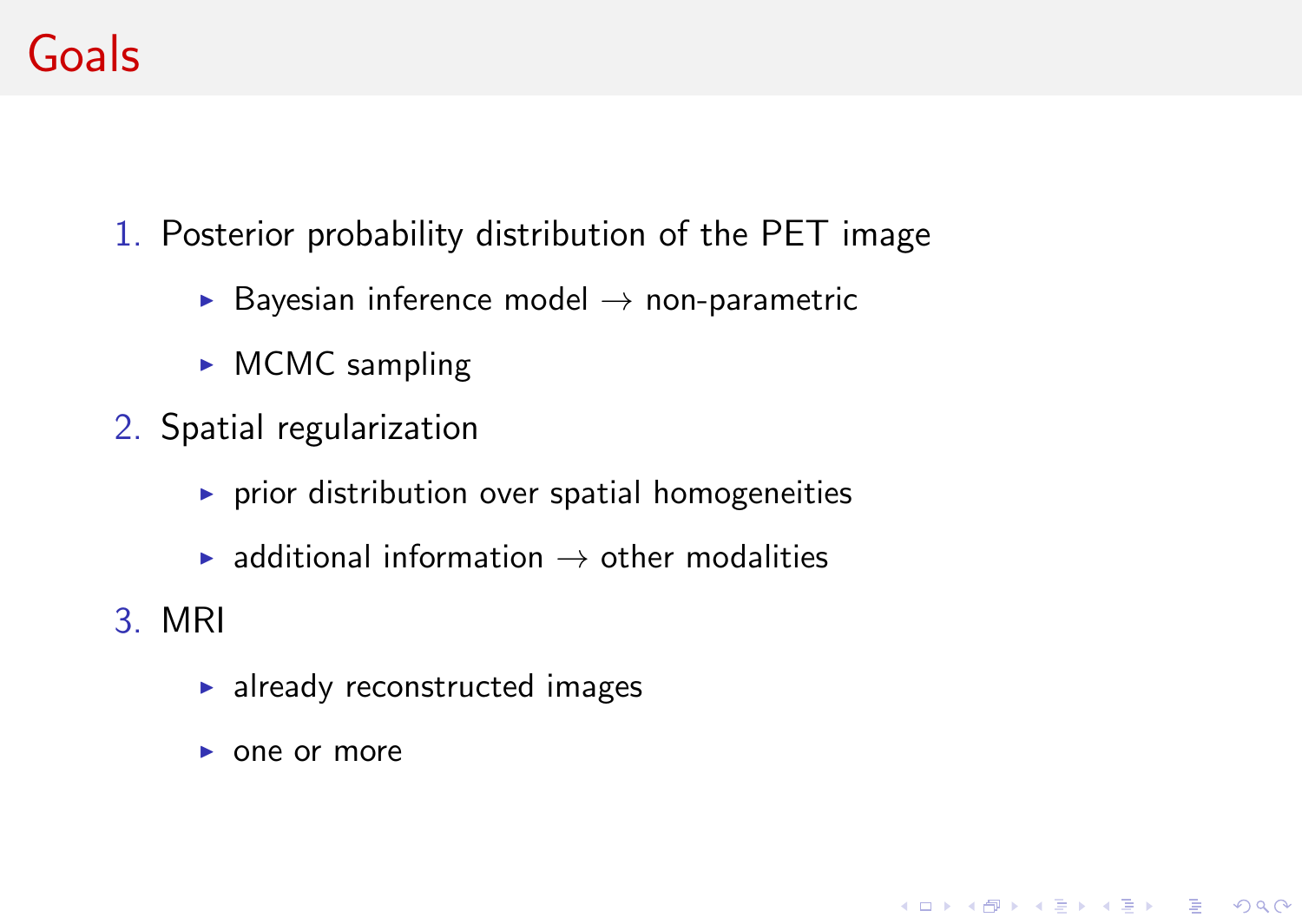### Model : Prior

Distance-dependent Chinese restaurant process (ddCRP)

- $\triangleright$  distribution over possible clusterings of voxels
- $\triangleright$  cluster intensity  $\sim$  Gamma distribution



Unknown image ∼ p ( clustering, cluster intensity)

 $\implies$  Main prior assumption : piece-wise smoothness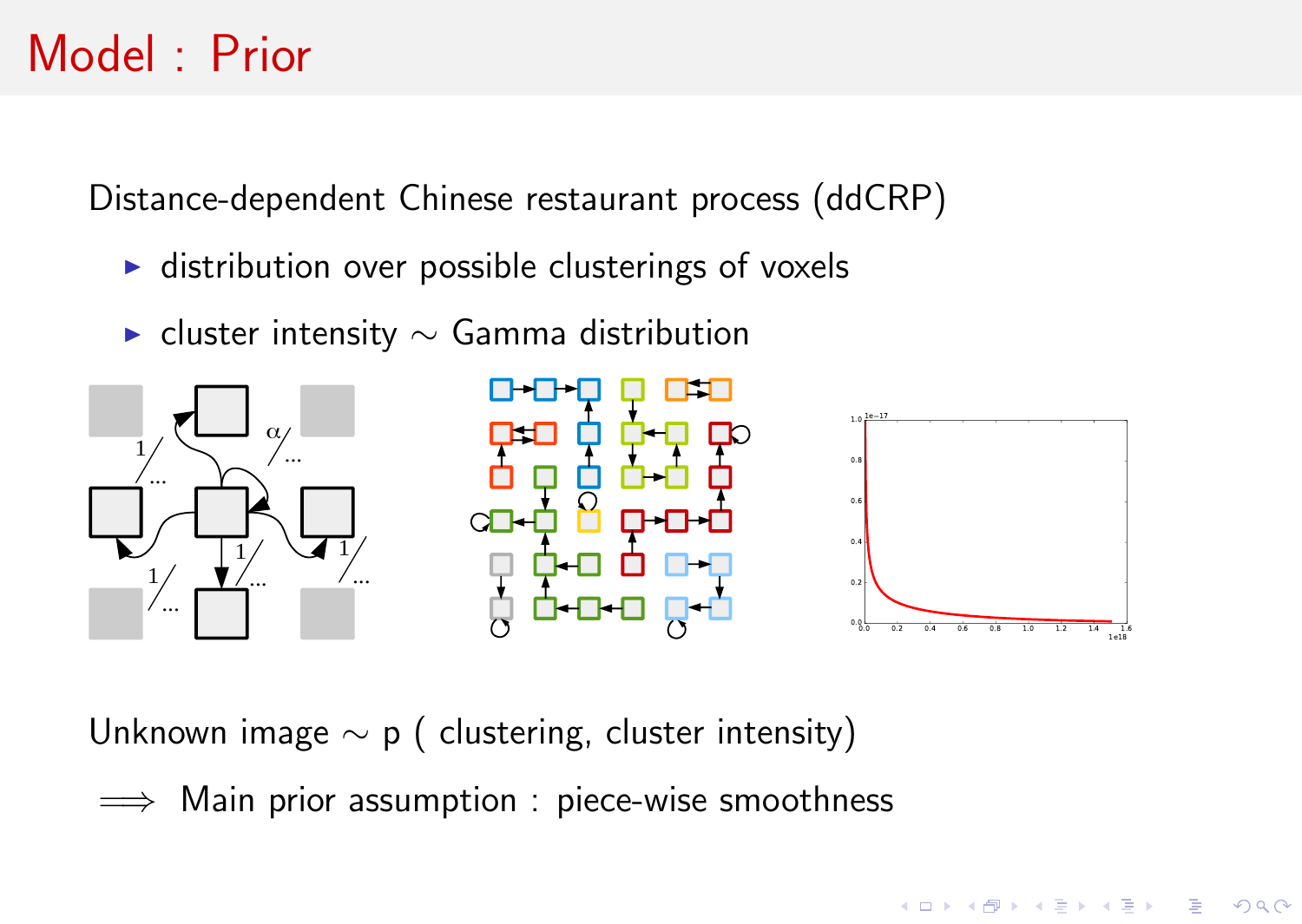### Model : Likelihood

Noise of the measured/observed data

 $\triangleright$  PET projection data

*Poisson* (  $A * image$  ) Poisson ( E(background signal) )

 $\triangleright$  MRI reconstructed image

 $\mathcal{N}(m, \sigma)$ 

K ロ ▶ K @ ▶ K 할 ▶ K 할 ▶ → 할 → 9 Q @

PET and MRI data share the (ddCRP) model of voxel clustering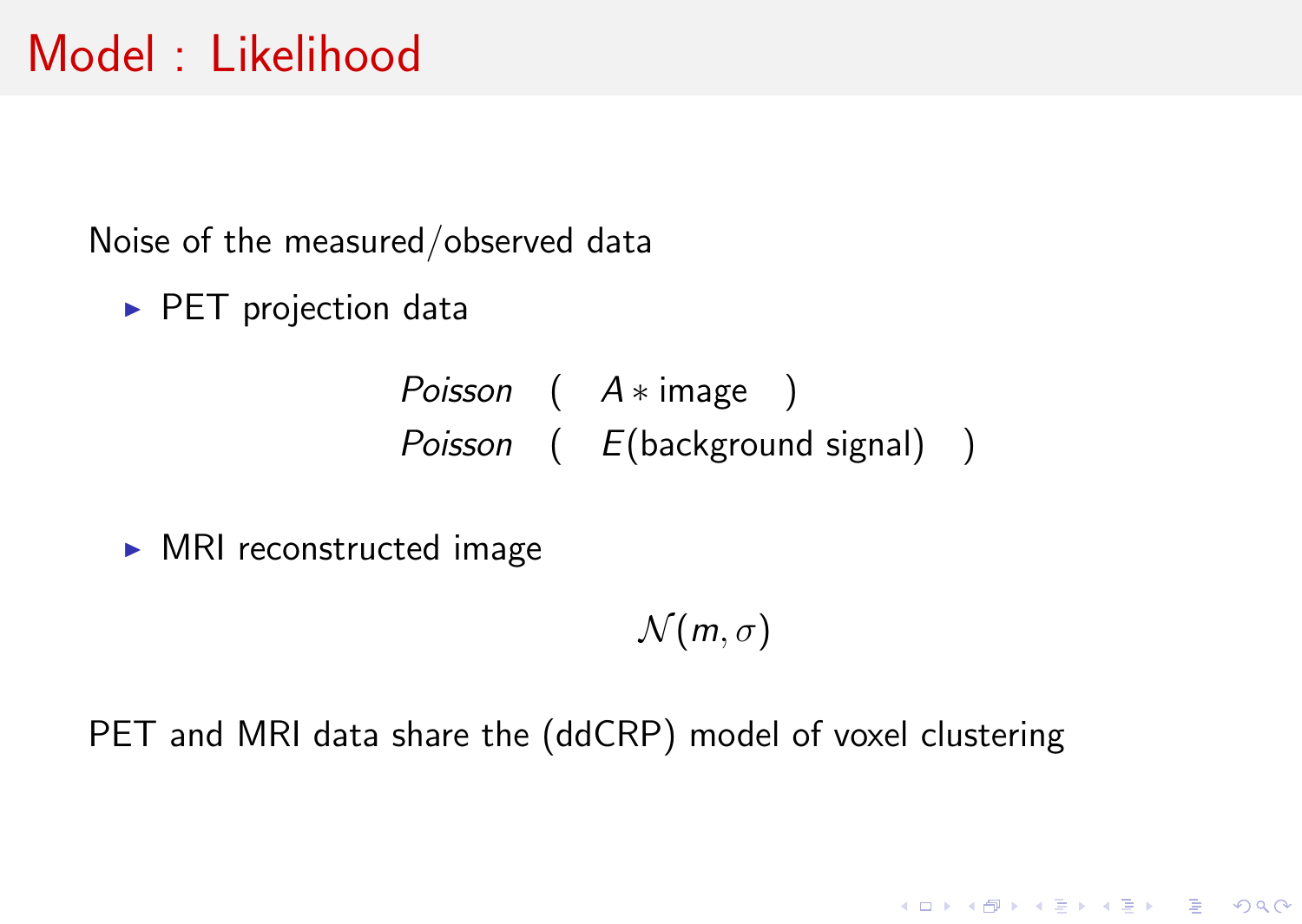- $\blacktriangleright$  Bayes' theorem
	- $p$  (clustering, cluster intensity | PET projection data, MR image)

K ロ ▶ K @ ▶ K 할 ▶ K 할 ▶ 이 할 → 9 Q Q →

 $\triangleright$  Unknown, intractable analytically  $\implies$  draw samples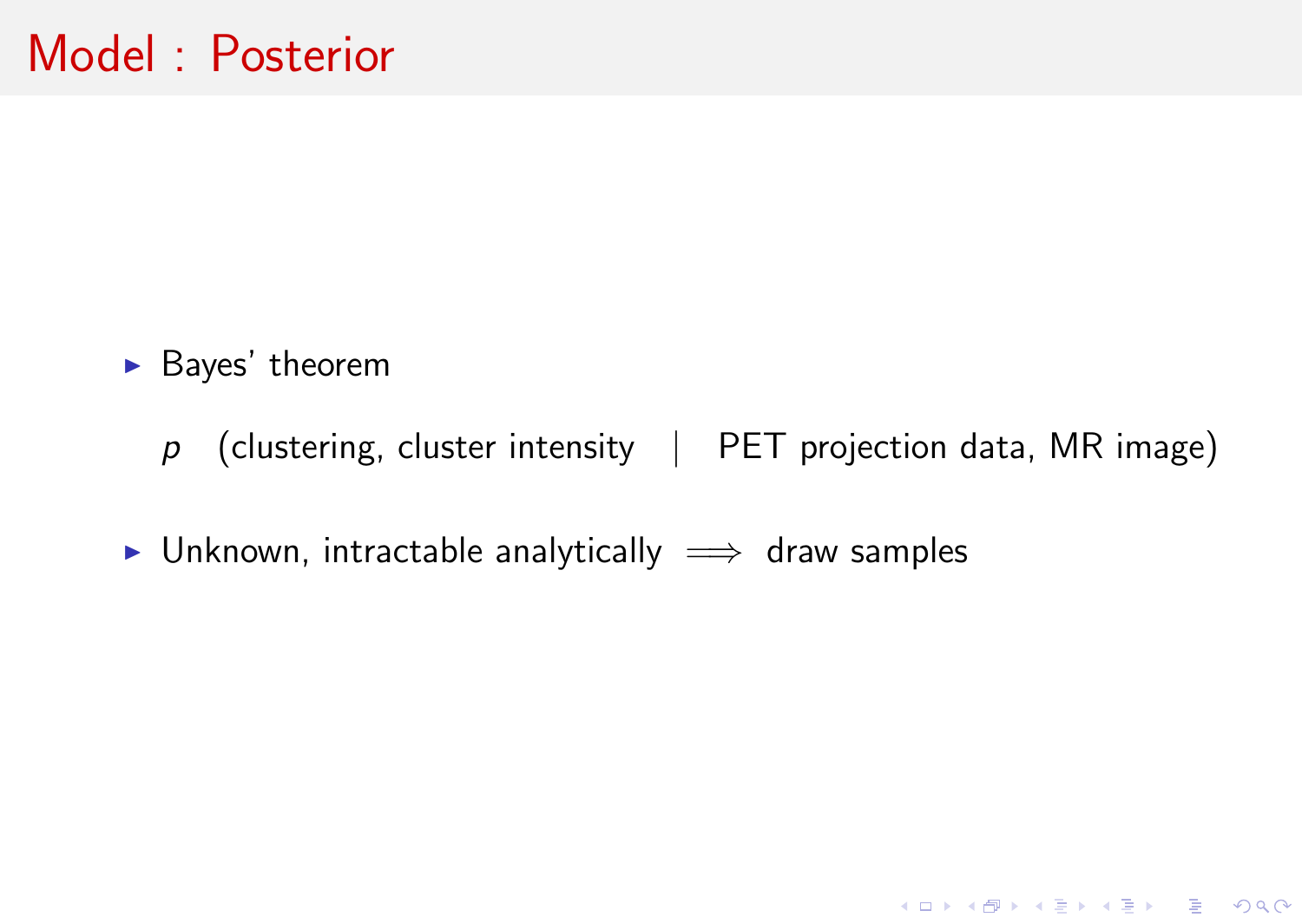#### $\blacktriangleright$  Bayes

p (clustering, cluster intensity,  $n \mid$  PET projection data, MR image)

 $n =$  latent complete PET data as in ML-EM, number of counts detected in projection line  $i$  corresponding either to emission from voxel  $i$  or to background signal (random/scatter)

K ロ ▶ K @ ▶ K 할 ▶ K 할 ▶ 이 할 → 9 Q Q →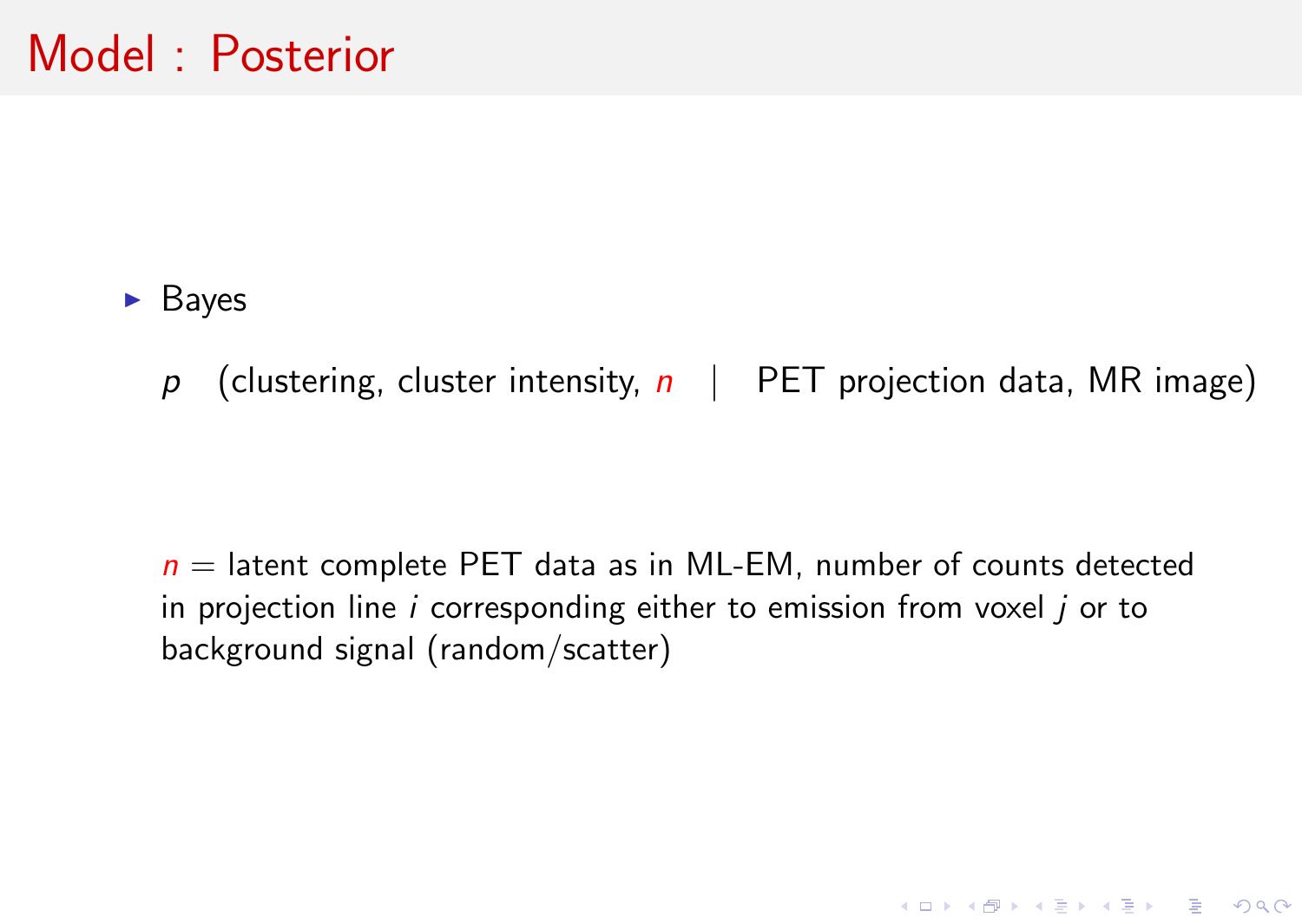Monte Carlo Markov chain sampler (Gibbs)

1 iteration  $\implies$  1 (image) sample of the posterior distribution

**KORKARYKERKER PROGRAM** 

- 1.  $p(n|...)\sim$  Multinomial (backprojection)
- 2. *p*(clustering|...) ∼ posterior ddCRP
- 3. p(cluster intensity|...) ∼ Gamma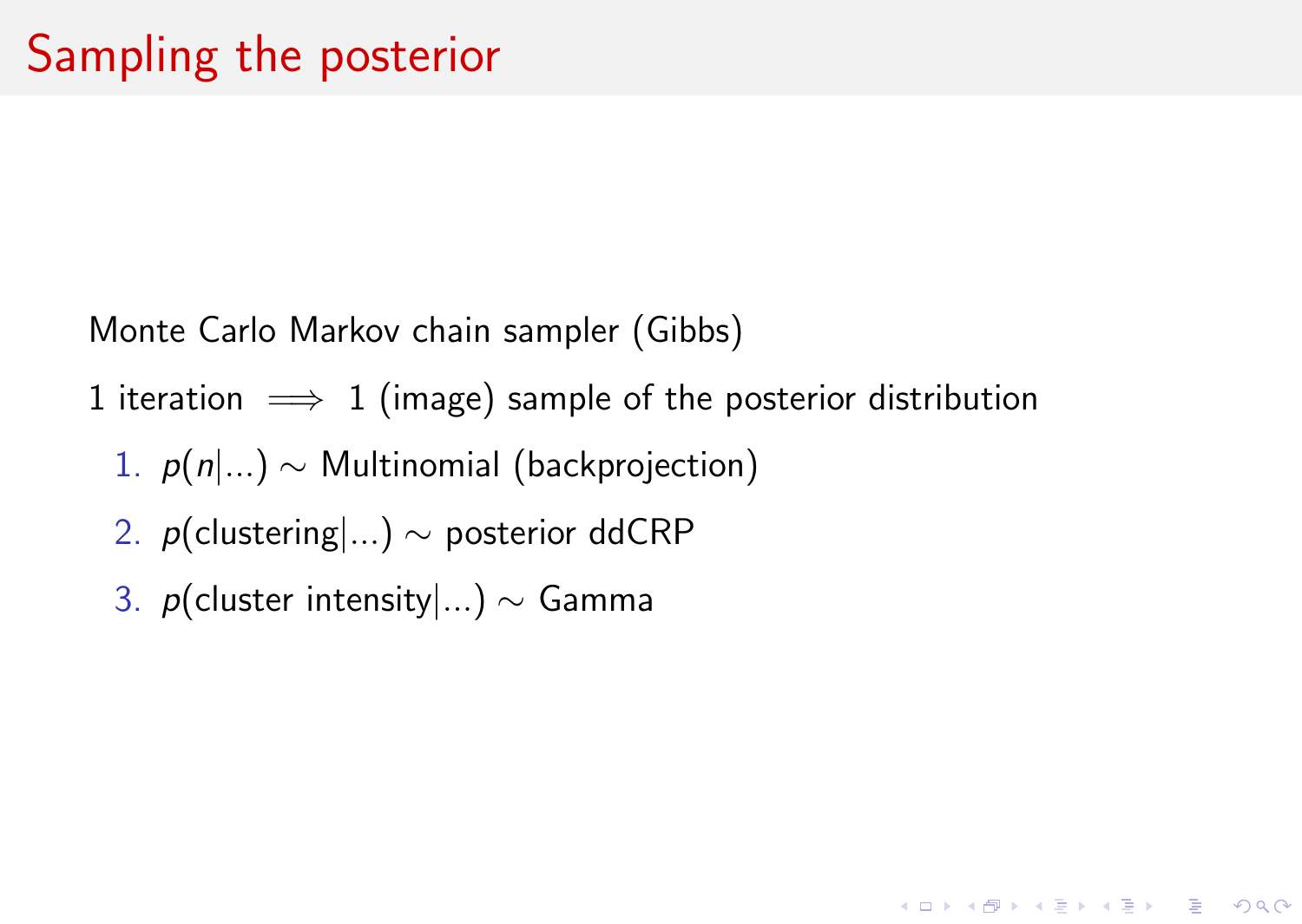Summary of the posterior

- $\blacktriangleright$  an image : average
- uncertainty :  $95\%$  credible intervals
- posterior distribution of an ROI SUV mean/peak

#### RCP-GS : Random Clustering Prior - Gibbs Sampler

M. Filipović et al., "PET Reconstruction of the Posterior Image Probability, Including Multimodal Images," IEEE TMI, July 2019

**KORKAR KERKER DE VOOR**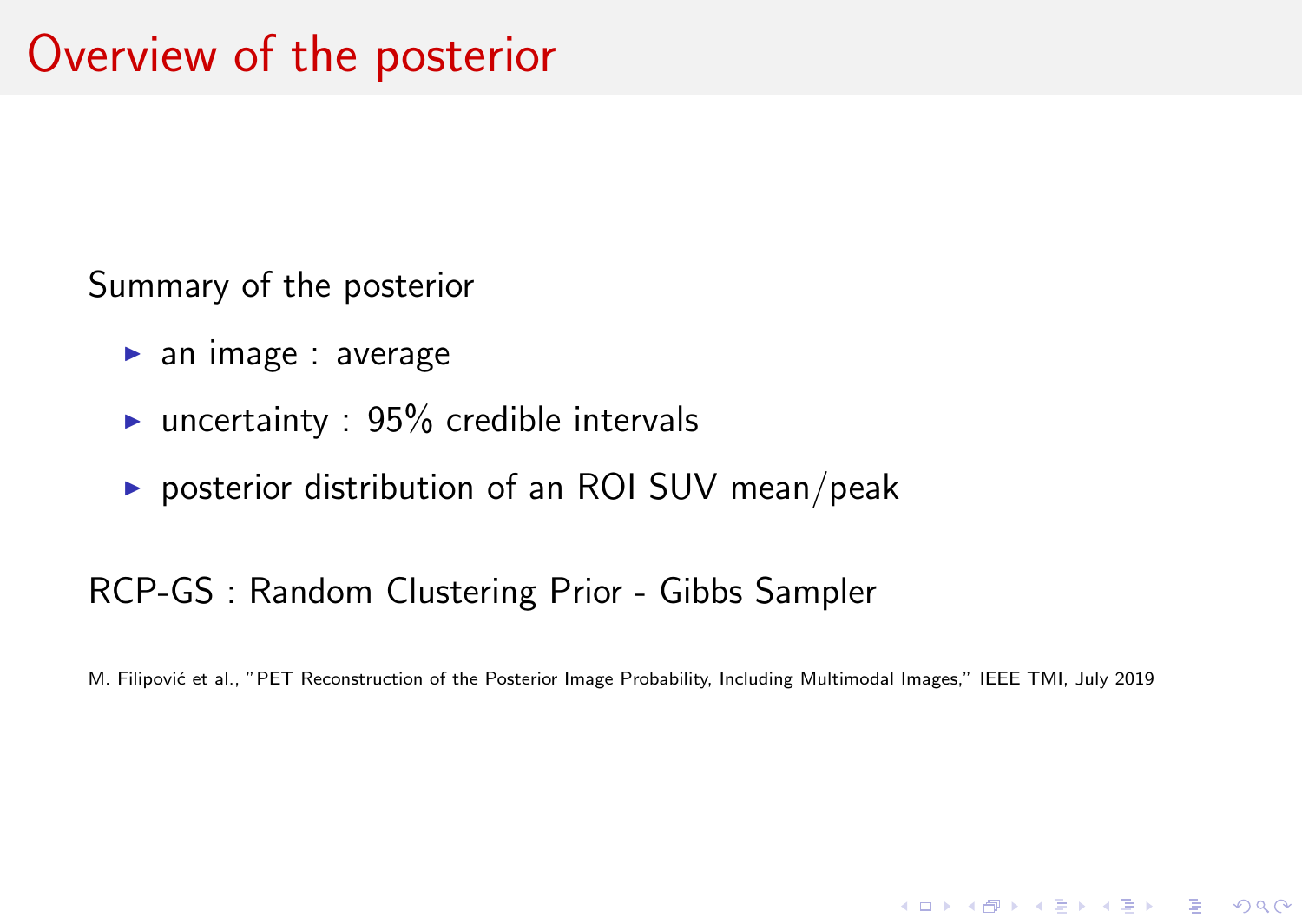#### Customizable and Advanced Software for Tomographic Reconstruction

- $\triangleright$  open source
- $\blacktriangleright$  generic
- $\triangleright$  C++

K ロ ▶ K @ ▶ K 할 ▶ K 할 ▶ → 할 → 9 Q @

<www.castor-project.org>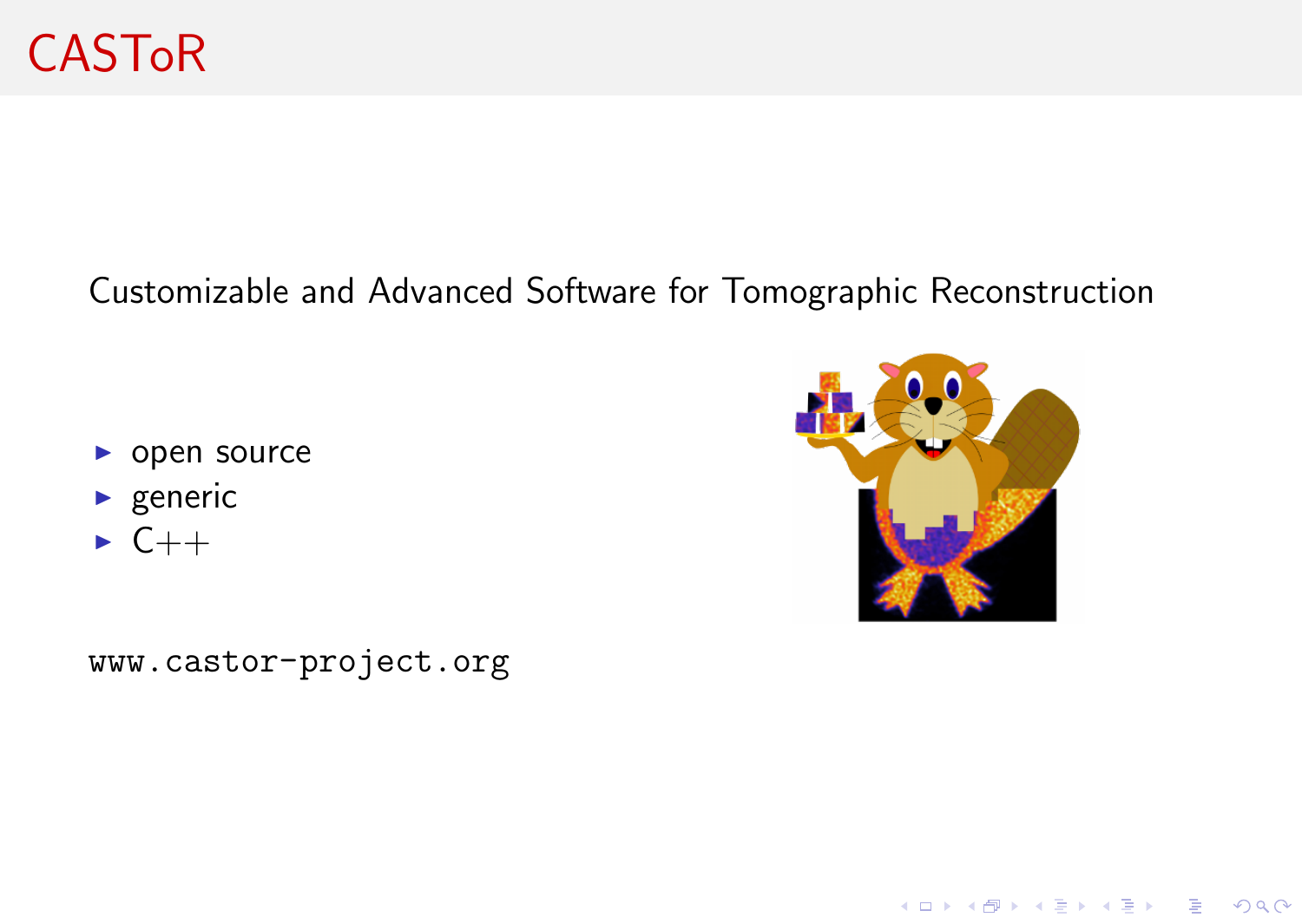### Results : Simulation



イロトメ 伊 トメミトメミト ニミー つんぴ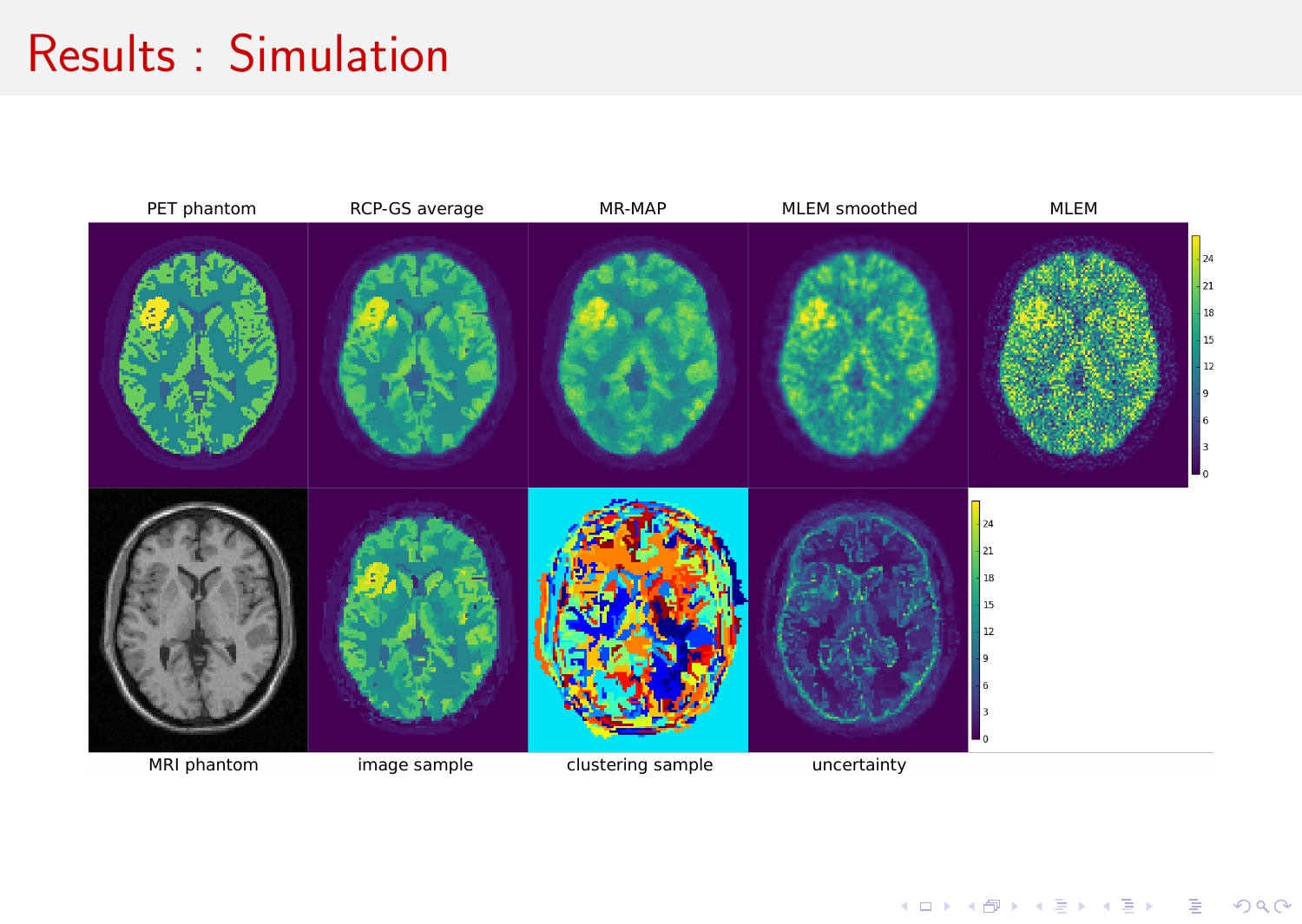### Results : Simulation

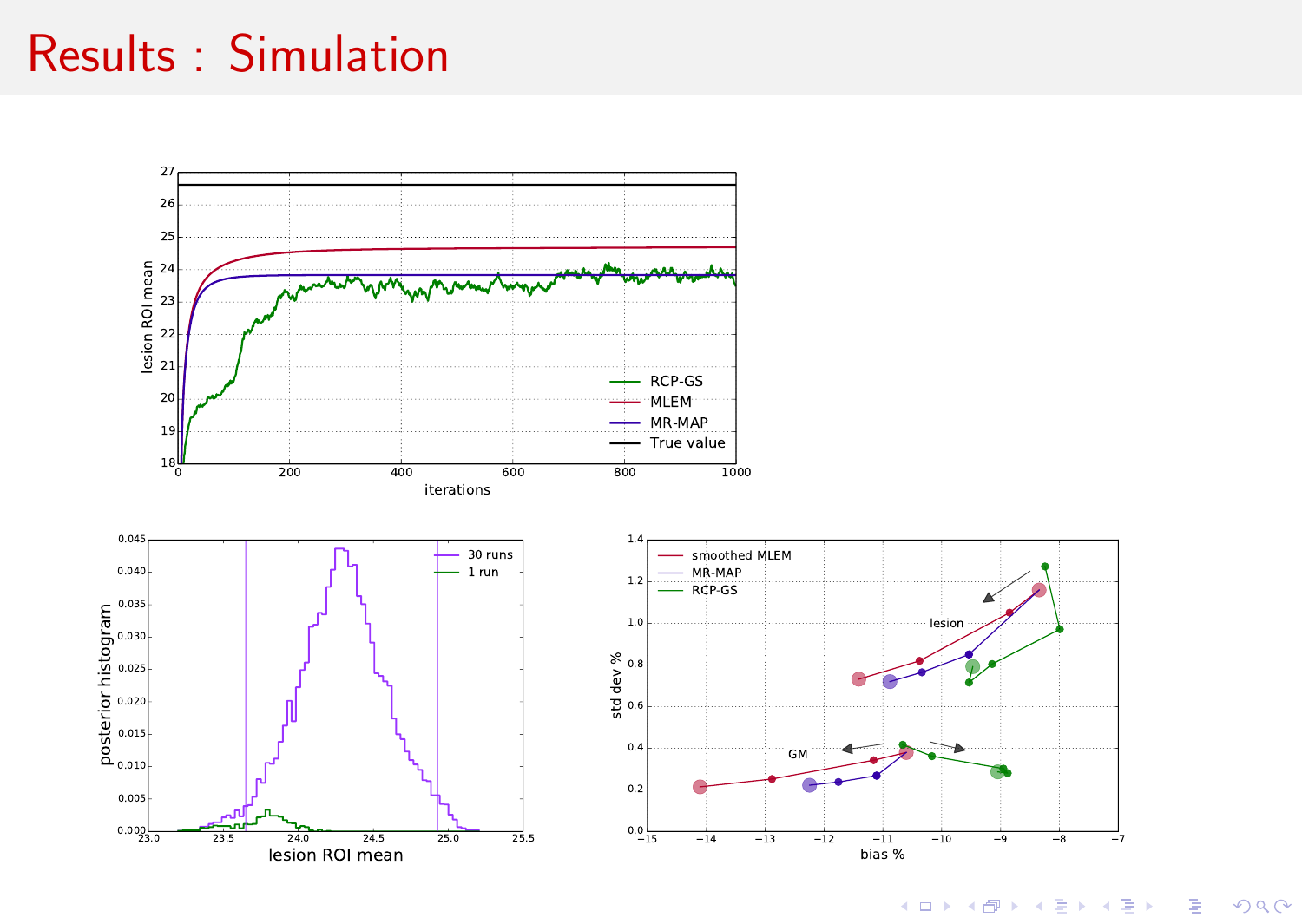# Results : Real data (GE PET/MRI scanner)

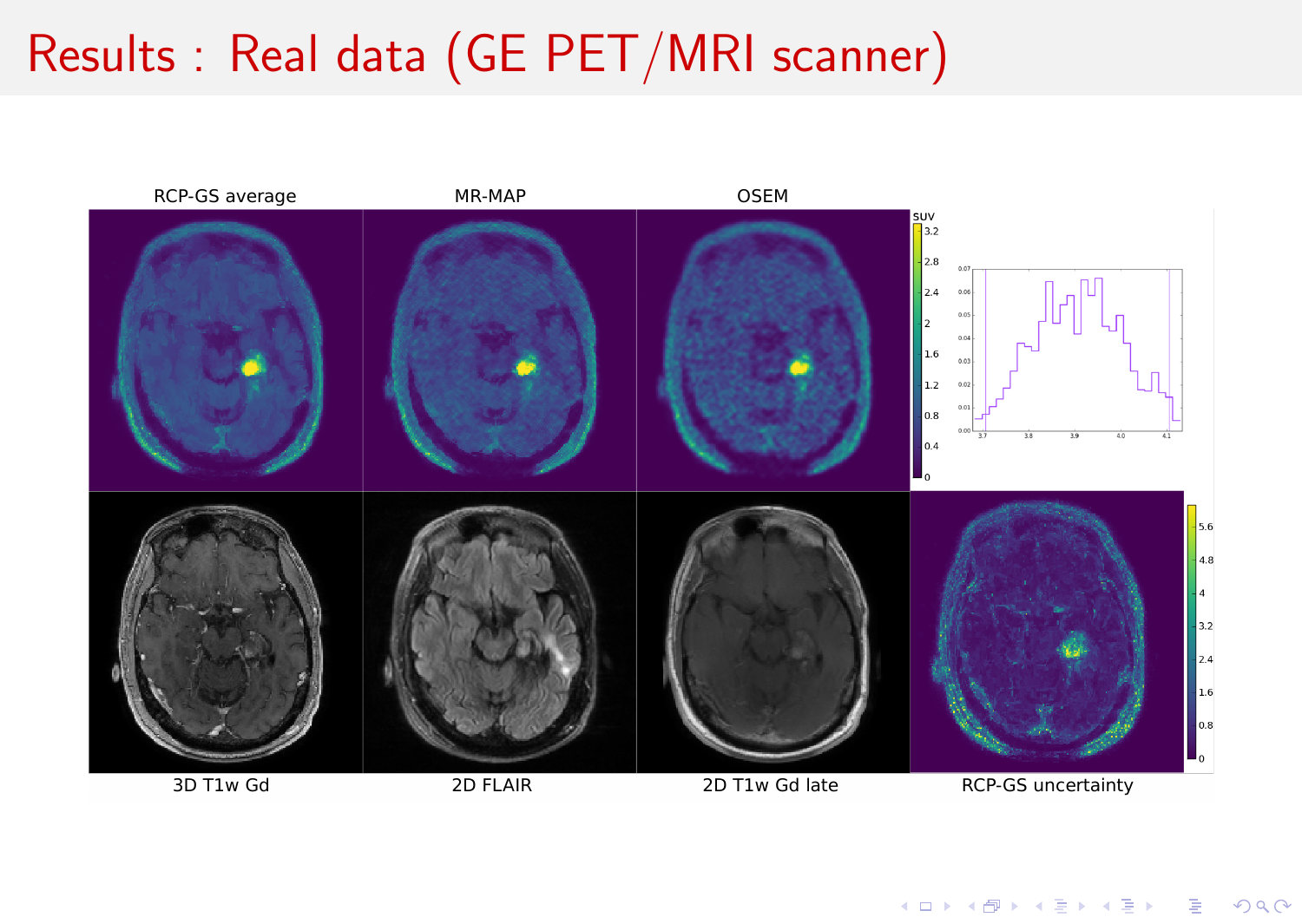### **Discussion**

Applying the model

- $\blacktriangleright$  hyperparameters
- $\triangleright$  choice of multimodal data: task, resolution

K ロ ▶ K @ ▶ K 할 ▶ K 할 ▶ 이 할 → 9 Q Q →

Technical issues

- $\triangleright$  sampler convergence to the posterior
- $\triangleright$  PSF

Using the results

- $\blacktriangleright$  interpretation of the uncertainty
- $\blacktriangleright$  diagnostic task